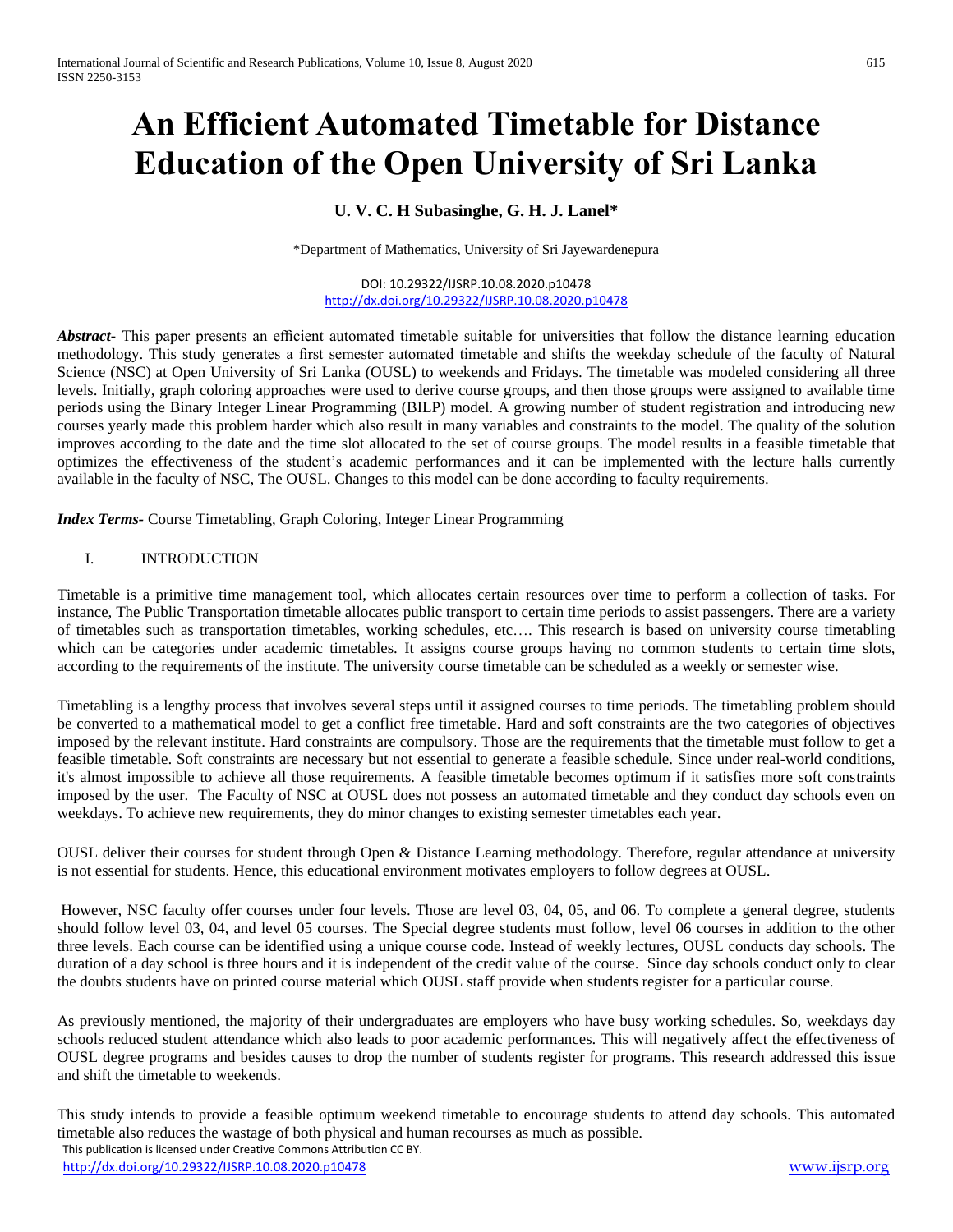Maple 12 mathematical software was used to implement the early mentioned mathematical model. Before defining an integer linear programming model, the graph colouring approach was used to originate conflict-free course groups (i. e each course group contains courses which followed by a different group of students). Then those course groups can be assigned to different time slots using the ILP model.

The graph colouring process takes courses as vertices and those are connected if courses have at least one common student. Consequently, adjacent vertices received different colours. Courses having a similar colour gather to the same group. A student who registered under the faculty of NSC can select a major subject and two minor subjects. For instance, students following Mathematics won't select Botany or Zoology as the other two subjects. Then these subjects can be placed in the same course groups.

In order to obtain course groups, graph colouring was applied to each level separately. Then those level-wise groups were used to draw another graph. Level wise course groups were considered as vertices and those groups were connected using edge only if those groups contain courses are in the same departments. So, each time slot of the resulted timetable will contain only one subject from each department. This procedure will avoid the difficulties obtained when allocating lecturers to the courses. Since OUSL has eight other regional centres additionally to the main campus, day schools should be conducted at those centres as well. it would be hard to assign lecturers to courses with their lesser number of academic staff in regional centres.

#### **The model-**

This is the Formulated binary integer linear programming model which defines the objective and the set of constraints. This model was solved using the branch and bound method. In this model  $k$  and  $t$  are positive integers which represent the number of course groups and number of available time slots respectively.

 $I = \{ Set \ of \ course \ unit \ groups \ in \ the \ first \ semester \} = \{1, 2, 3, \cdots, k \}$  $J = {Set of time periods} = {1, 2, 3, \cdots, t}$ 

Basic variable-

 $x_{ij}$  is the decision variable where  $i \in I$  and  $j \in J$ . This model defines  $k \times t$  number of decision variables.

$$
x_{ij} = \begin{cases} 1 & \text{if } i^{th} \text{ course assigned to } j^{th} \text{ time period} \\ 0 & \text{otherwise} \end{cases}
$$

ILP model is formulated as a minimization problem. Following objective function minimize the undesirability of assigning a group of courses to a time slot.

$$
minimize z = \sum_{i=1}^{k} \sum_{j=1}^{t} x_{ij} p_j
$$

 $p_i$  values represent the desirability of the assignment of a set of courses to the time slot j. Moreover, higher  $p_i$  values imply less desirability to assign a course group  $j^{th}$  period.

NSC faculty conduct at least four day school of three hours duration for each course. Therefore, for one day, we can fix only two groups as DSM (Day school morning, 9.00 am − 12.00 noon) and DSA (Day school afternoon, 1.00 pm − 4.00 pm). When assigning  $p_j$  values to each time slot minimum values were allocated to Saturdays and Sundays in order to shift the weekday's timetable to the weekends. Fridays were also considered to avoid getting a lengthy semester. When considering Friday's minimum values were allocated to evenings. Each semester goes through 16 weeks so when creating timetable four weeks were considered and allocate course groups to those time slots. So that timetable was repeated four times to obtain the complete semester timetable. Table 1 shows the allocation of  $p_i$  values.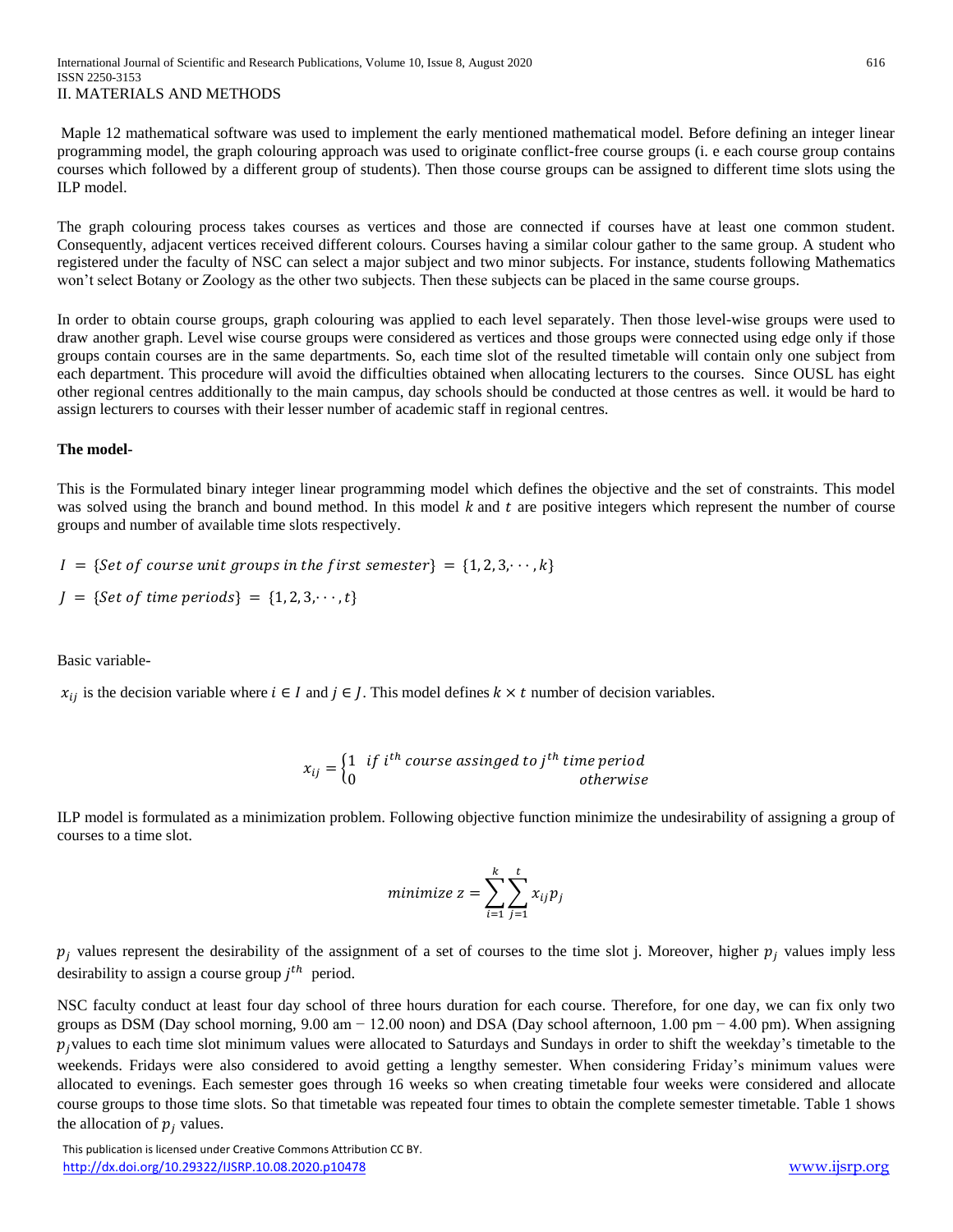International Journal of Scientific and Research Publications, Volume 10, Issue 8, August 2020 617 ISSN 2250-3153 Table 1: Coefficient of the objective function for quarter of first semester timetable

| Time Periods      | Saturday | Sunday | Friday |
|-------------------|----------|--------|--------|
| 9.00 am-12.00noon |          | 9      | 19     |
| 1.00 pm-4.00 pm   |          | 10     | 17     |
| 9.00 am-12.00noon | 3        | 11     | 20     |
| 1.00 pm-4.00 pm   | 4        | 12     | 18     |
| 9.00 am-12.00noon |          | 13     | 21     |
| 1.00 pm-4.00 pm   | 6        | 14     |        |
| 9.00 am-12.00noon |          | 15     |        |
| 1.00 pm-4.00 pm   | 8        | 16     |        |

#### **Constraints-**

The model is solved subject to the following hard constraints. The feasible solution must satisfy these constraints.

$$
\sum_{j=1}^{t} x_{ij} = 1 \qquad \forall i \in I \longrightarrow C_1
$$

This constraint ensures that all planned courses are assigned to timeslots. This would result  $k$  number of constraints.

$$
\sum_{i=1}^{k} x_{ij} \le 1 \qquad \forall j \in J \longrightarrow C_2
$$

Set of constraints  $C_2$  assigns exactly one group of courses to a time period. This would generate  $t$  number of constraints and automatically provide conflict-free solution.

$$
0 \le x_{ij} \le 1 \qquad \forall i \in I, and \forall j \in J \rightarrow C_3
$$

 $C_3$  is to limit  $x_{ij}$  values to a positive value in between 1 and 0, while  $C_4$  confirms the integer solutions.

$$
x_{ij}
$$
 is an integer  $\forall i \in I$  and  $\forall j \in J \rightarrow C_4$ 

This model results  $t \times k$  binary integer solutions for a quarter of the first semester timetable.

#### III. RESULTS AND DISCUSSION

Details for this research were gathered from the Natural science dean office and from the OUSL prospectus of 2017-2018. NSC faculty of OUSL has six departments and they offer the following seven types of courses. Botany (BYU), Zoology (ZYU), Mathematics (ADU: Applied mathematics, PEU: Pure mathematics), Computer Science (CSU), Physics (PHU), and Chemistry (CYU).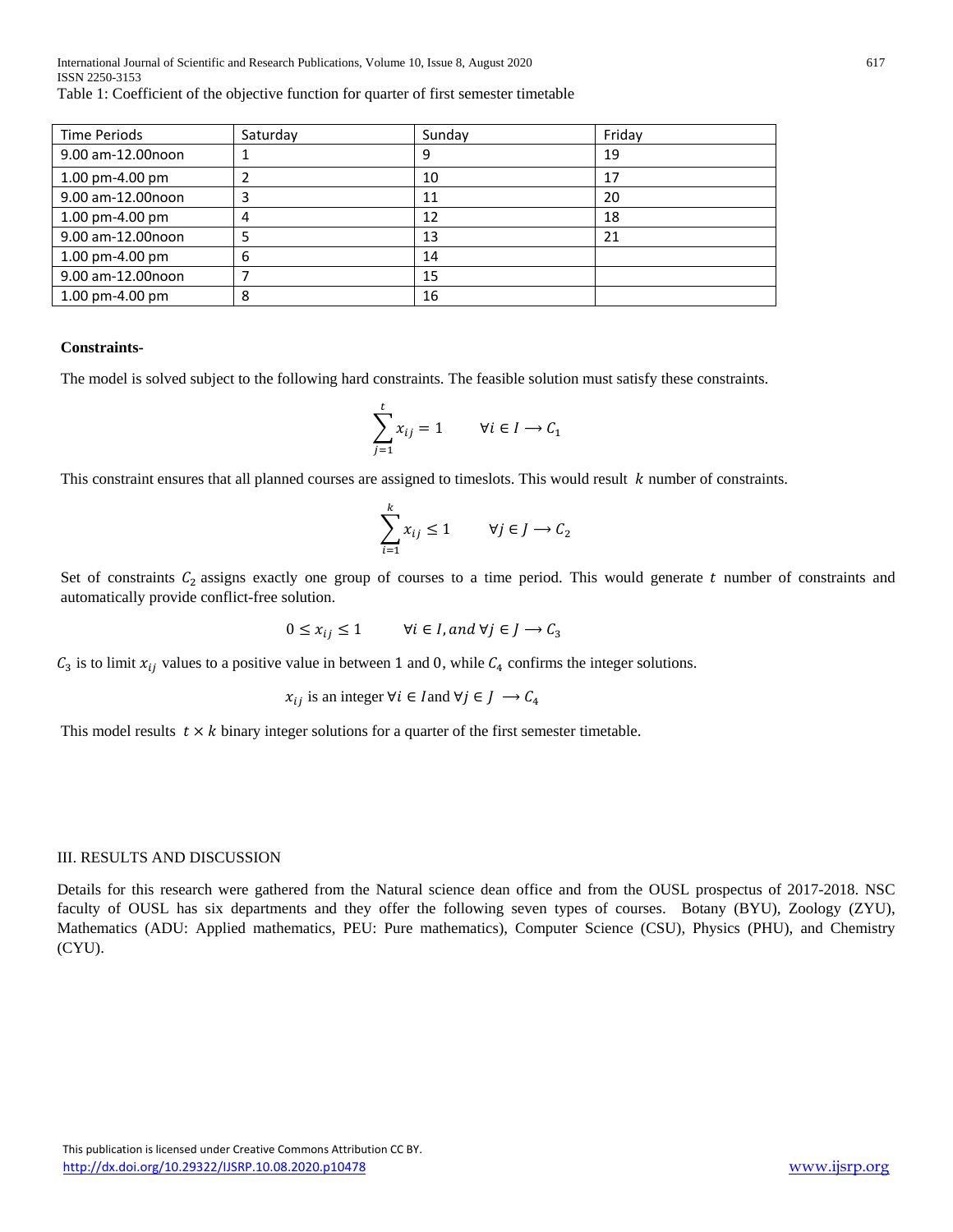The first graph created using those departments, this would result set of subjects that can be scheduled in the same time slot for each level.



Figure 1: Groups of the Departments

Those groups are,

- 1. Botany, Mathematics
- 2. Computer Science

3. Zoology 4. Physics

5. Chemistry

Subjects in the same color can be scheduled simultaneously. For instance, it is possible to schedule Mathematics course units together with the Botany or Zoology subjects.

However, the faculty of NSC offers 56 courses. A graph coloring computer program was used to get conflict-free course groups for each level separately. It resulted the following graphs. Level 03, 04, and 05 have 08, 12, and 21 course groups respectively.





Figure 2: Groups of the Level 03 Figure 3: Groups of the Level 04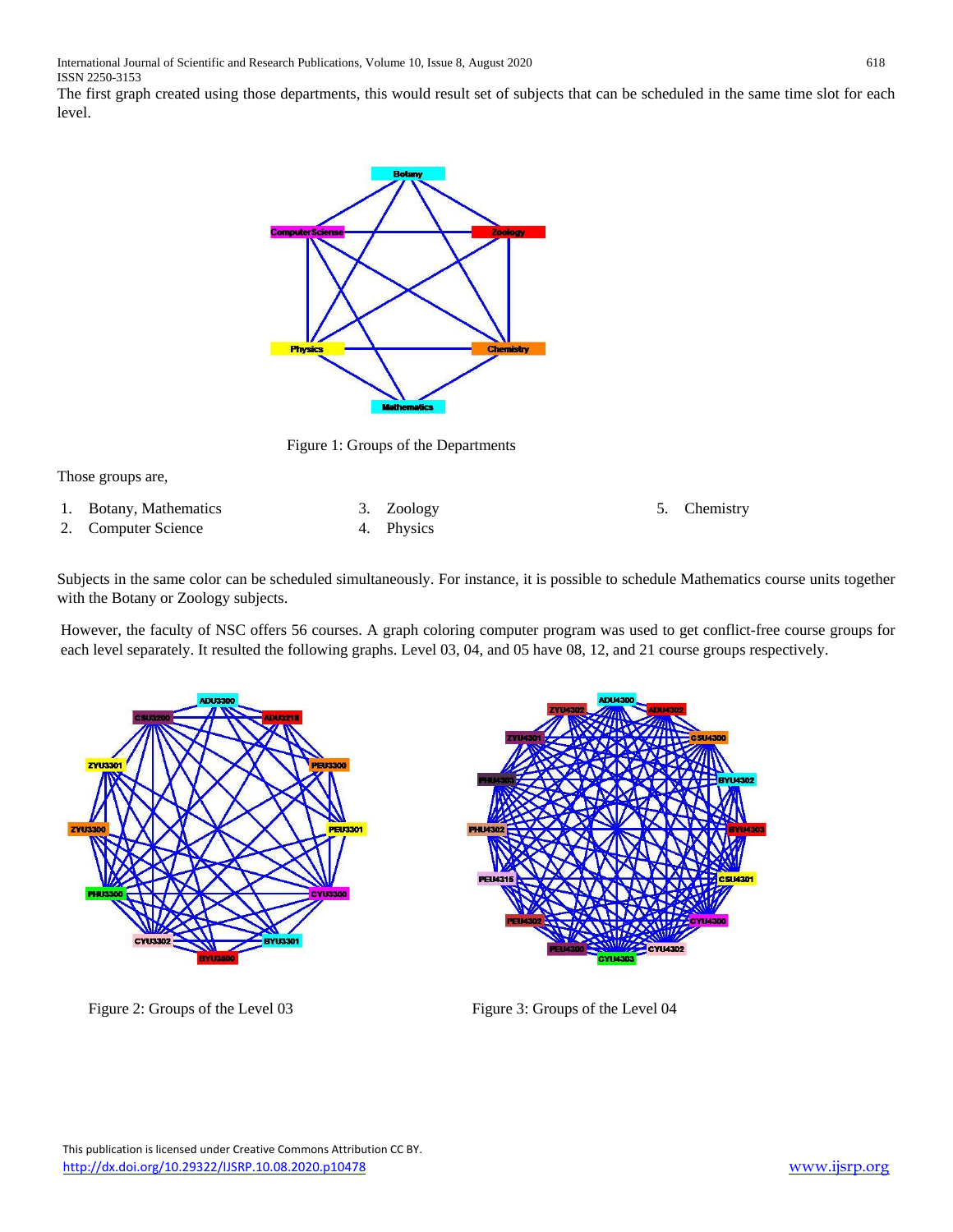International Journal of Scientific and Research Publications, Volume 10, Issue 8, August 2020 619 ISSN 2250-3153



Figure 4: Groups of the Level o5

The final graph drawn in order to avoid complexity occurs when assigning lecturers resulted 21 course groups. This graph contained 41 course groups obtained from all three levels and 443 edges. Those groups are:

| 1. CSU4300, CYU3300, ADU5300, BYU5301 | 13. PEU5304, ZYU5307 |
|---------------------------------------|----------------------|
| 2. CSU4301, CYU3302, ADU5302, BYU5302 | 14. PEU5305, ZYU5313 |
| 3. CYU4300, PHU3300, ADU5318, BYU5303 | 15. PEU4315, PHU5302 |
| 4. CSU5300, CYU4302, ADU3300, BYU3301 | 16. PHU5303          |
| 5. CSU5301, CYU4303, ADU3218, BYU3500 | 17. PHU5305          |
| 6. CSU5302, PHU4302, PEU3300, ZYU3300 | 18. PHU5312          |
| 7. CSU5304, PHU4303, PEU3301, ZYU3301 | 19. PHU5318          |
| 8. CSU3200, CYU5301, ADU4300, BYU4302 | 20. CYU5300          |
| 9. CYU5302, ADU4302, BYU4303          | 21. CSU5315          |
| 10. CYU5303, PEU4300, ZYU4301         |                      |

11. CYU5309, PEU4302, ZYU4302

12. PEU5302, ZYU5302

It's essential to schedule four day school per course for a semester. In order to do that ILP would assign 21 course unit groups to 21 time slots. This same timetable repeated four times to generate the complete first semester timetable.

With the results obtained in the graph coloring process, an ILP model was developed which then be solved with the use of MAPLE 12.

$$
minimize z = \sum_{i=1}^{21} \sum_{j=1}^{21} x_{ij} p_j
$$

 This publication is licensed under Creative Commons Attribution CC BY. <http://dx.doi.org/10.29322/IJSRP.10.08.2020.p10478> [www.ijsrp.org](http://ijsrp.org/)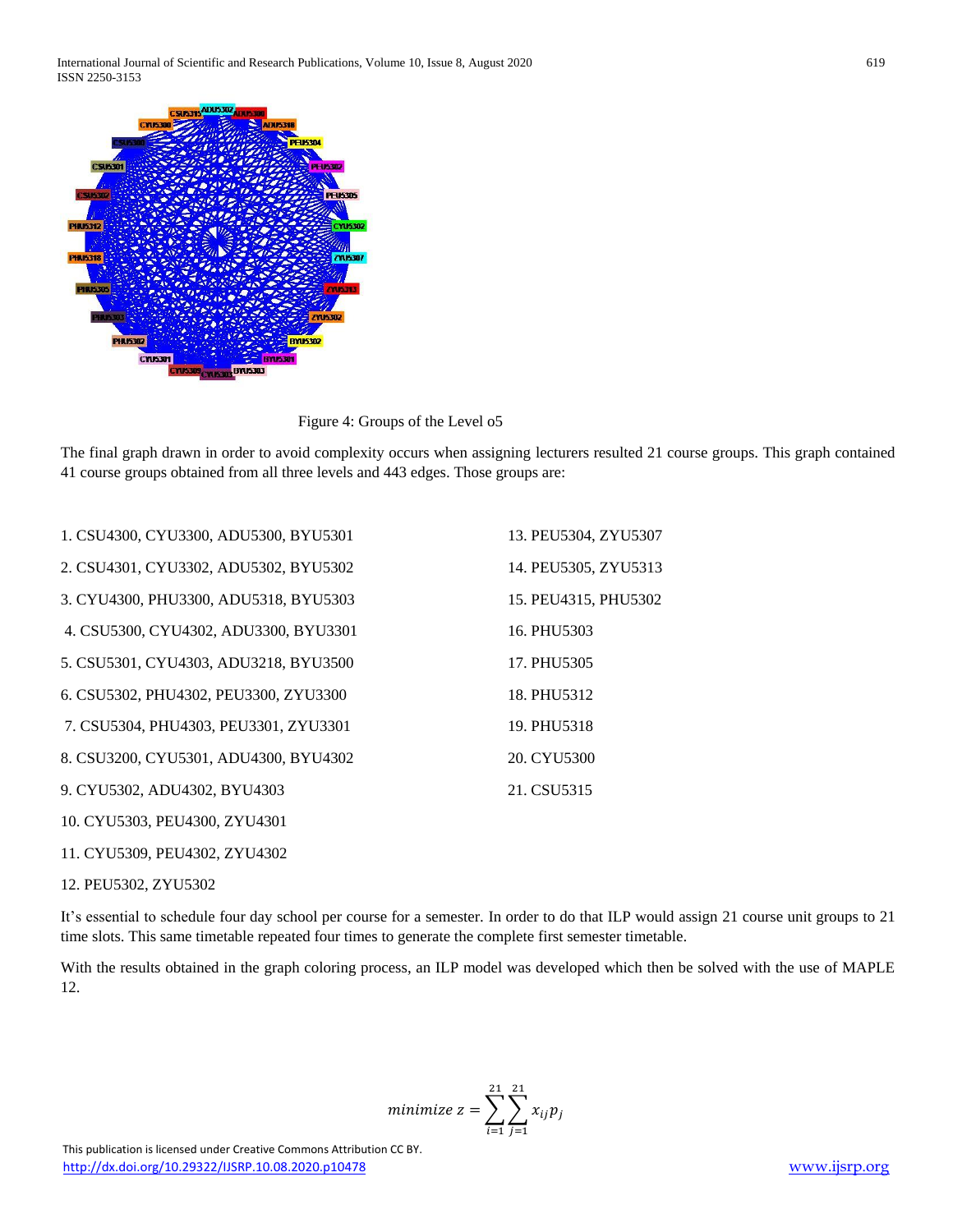$$
\sum_{i=1}^{21} x_{ij} \le 1 \qquad \forall j \in J
$$
  

$$
\sum_{j=1}^{21} x_{ij} = 1 \qquad \forall i \in I
$$
  

$$
0 \le x_{ij} \le 1 \forall i \in I \text{ and } \forall j \in J
$$

 $x_{ij}$  is an integer  $\forall i \in I$  and  $\forall j \in J$ 

Since there are 21 different course groups with 21 of three hours' time periods, the model would result array of  $(21 \times 21)$  441 elements.

Table 2 is the model timetable for a quarter of the first semester. This timetable generated for general degree students using the MAPLE12 program. In the new timetable, students do not have day schools on weekdays other than Fridays. It is desirable since most of the students do not prefer lectures on weekdays.

| Time Periods                       | Saturday                    |          |                   | Sunday            |          | Friday    |
|------------------------------------|-----------------------------|----------|-------------------|-------------------|----------|-----------|
|                                    |                             |          |                   |                   |          |           |
|                                    |                             |          |                   |                   |          |           |
| 9.00 am-12.00 noon                 | [CSU5304,                   | PHU4303. | PEU3301.          | <b>[CSU5304,</b>  | PHU4303. | [PEU5302, |
|                                    | ZYU3301]                    |          |                   | PEU3301, ZYU3301] |          | ZYU5302]  |
| $1.00$ pm- $4.00$ pm               | [CSU4300,                   | CYU3300. | <b>ADU5300</b>    | [PHU5305]         |          | [CYU5300] |
|                                    | BYU5301]                    |          |                   |                   |          |           |
| 9.00 am-12.00 noon                 | [CSU4301,                   | CYU3302, | ADU5302,          | [CSU3200,         | CYU5301, | [CSU5315] |
|                                    | BYU5302]                    |          |                   | ADU4300 BYU4302]  |          |           |
| $1.00$ pm-4.00pm                   | [CSU5302,                   | PHU4302. | <b>PEU3300</b>    | [PEU5304 ZYU5307] |          | [PHU5318] |
|                                    | ZYU3300]                    |          |                   |                   |          |           |
| 9.00 am-12.00 noon                 | [CSU5301,                   | CYU4303. | ADU3218.          | <b>ICYU4300.</b>  | PHU3300. | [PHU5312] |
|                                    | <b>BYU3500</b> ]            |          |                   | ADU5318 BYU53031  |          |           |
| 1.0<br>$pm-4.00$ pm                | [CSU5300,                   | CYU4302. | ADU3300           | [CYU5303,         | PEU4300. |           |
|                                    | <b>BYU33011</b>             |          |                   | ZYU4301]          |          |           |
| 9.00 am-12.00 noon                 | [PEU4315, PHU5302]          |          |                   | [PHU5303]         |          |           |
| $1.00 \text{ pm} - 4.00 \text{pm}$ | [CYU5302, ADU4302, BYU4303] |          | [PEU5305 ZYU5313] |                   |          |           |

Table 2: Timetable of First Quarter of the First Semester

Table 2 shows the distribution of day schools in the first quarter of the first semester. So complete timetable received after repeating the quarter semester schedule would assign each course to four time slots. It reveals that each student in the faculty has two day schools before the Open Book Test (OBT) and one day school before the No Book Test (NBT) and Revision day school before the final exam. This implies that day schools are properly distributed. OBT and NBT exams didn't take to account assuming that those exams are conducted after office hours on weekdays and (4.15 pm-5.15 pm). Also, each time slot contains one course from one subject hence it would be convenient for them to assign lecturers for courses without conflict.

However, those available Friday's time slots can be used to schedule level 6 courses or to conduct workshops and additional day schools.

### IV. CONCLUSION

This model is able to shift all NSC first semester day schools to weekends and Fridays only. Further, it is possible to implement the result with currently available lecture halls and academic staff. Hence this model helps to utilize both physical and human resources in